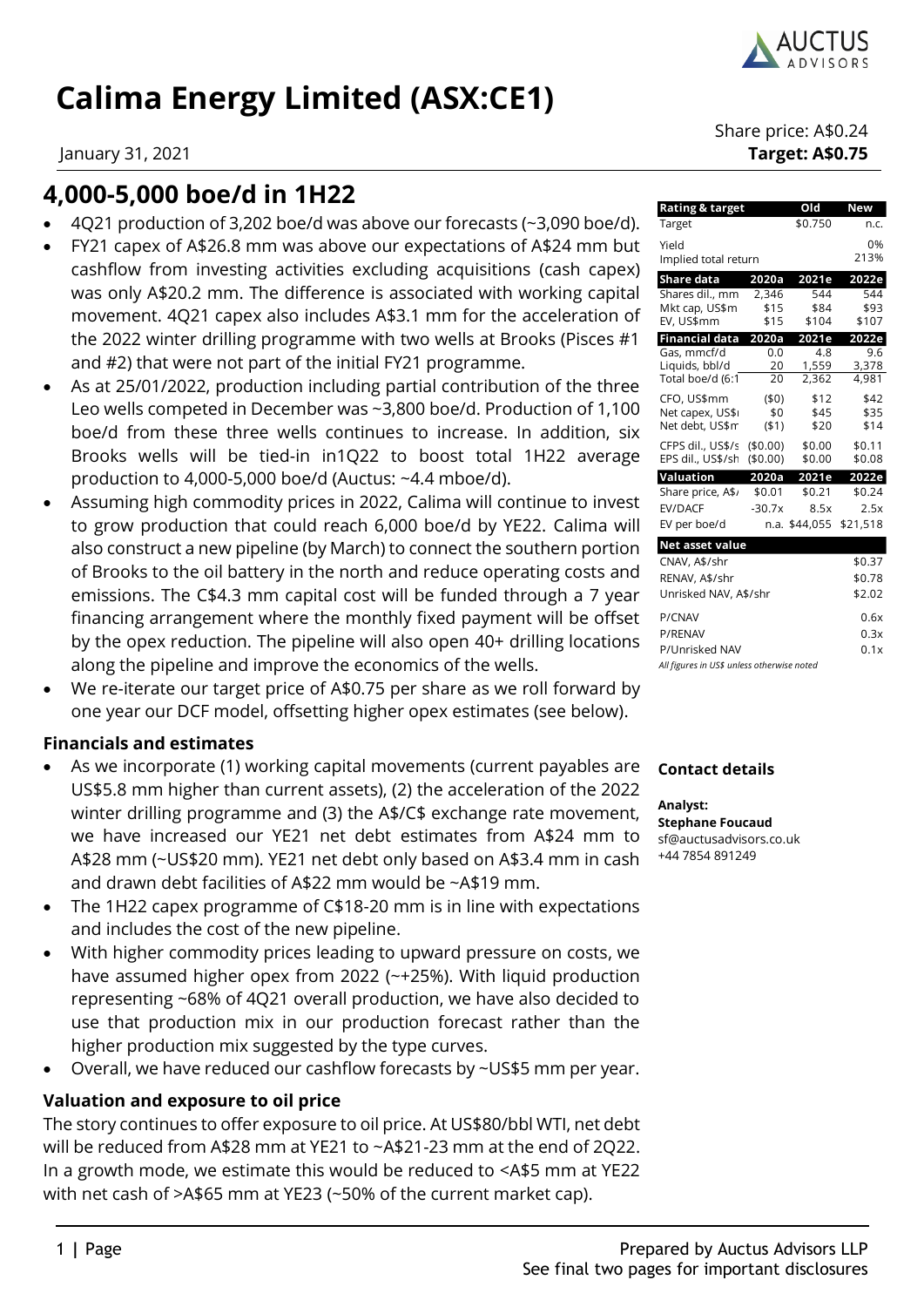

## **Figure 1. Financial & operating information (WTI: US\$62/bbl from 2Q22)**

| <b>Financial &amp; Operating Information</b><br>2020a<br>2021e<br>2022e<br>2023e<br>2024e                                               | 2025e       |
|-----------------------------------------------------------------------------------------------------------------------------------------|-------------|
| <b>Commodity Prices</b>                                                                                                                 |             |
| US\$/bbl<br>\$37.26<br>\$67.44<br>\$64.49<br>\$62.00<br>\$62.00<br><b>WTI</b>                                                           | \$62.00     |
| USD/CAD<br>US\$/C\$<br>0.752<br>0.788<br>0.800<br>0.800<br>0.800                                                                        | 0.800       |
| US\$/A\$<br>0.750<br>0.743<br>0.720<br>0.720<br>0.720<br>USD/AD                                                                         | 0.720       |
| <b>Production</b>                                                                                                                       |             |
| bbl/d<br>20<br>1,559<br>3,378<br>Oil and Liquids<br>4,394<br>4,424                                                                      | 4,407       |
| mmcf/d<br>0<br>5<br>10<br>13<br>13<br>Natural Gas                                                                                       | 13          |
| 20<br>2,362<br>boe/d<br>4,981<br>6,533<br>6,564<br>Total (6 mcf = 1 boe)                                                                | 6,532       |
| %<br>100%<br>66%<br>68%<br>67%<br>% Oil and Liguids<br>67%                                                                              | 67%         |
| <b>Netbacks</b>                                                                                                                         |             |
| \$27.46<br>\$38.46<br><b>Realized Price</b><br>US\$/boe<br>\$41.22<br>\$41.02<br>\$38.31                                                | \$38.55     |
| US\$/boe<br>\$0.00<br>\$7.14<br>\$7.38<br>\$6.90<br>\$6.92<br>Royalties                                                                 | \$6.94      |
| <b>Production Costs</b><br>US\$/boe<br>\$11.50<br>\$9.16<br>\$9.66<br>\$10.00<br>\$194.42                                               | \$10.34     |
| US\$/boe<br>(\$166.96)<br>\$17.31<br>\$24.35<br>\$21.55<br><b>Operating Netback</b><br>\$21.75                                          | \$21.28     |
| \$0.00<br>\$0.00<br>\$0.00<br>Taxes<br>US\$/boe<br>\$0.13<br>\$0.00                                                                     | \$3.22      |
| Cash Flow Netback<br>US\$/boe<br>( \$518.19)<br>\$19.01<br>\$32.79<br>\$28.87<br>\$28.59                                                | \$28.21     |
| %<br>0%<br>0%<br>0%<br>Government Take<br>0%<br>0%                                                                                      | 8%          |
| <b>Financials</b>                                                                                                                       |             |
| US\$mm<br>(50)<br>\$12<br>\$42<br>\$49<br>\$48<br>Cash Flow (CFO)                                                                       | \$47        |
| \$0.11<br>US\$/shr<br>(\$0.00)<br>\$0.00<br>\$0.13<br>\$0.13<br>CFPS - diluted                                                          | \$0.13      |
| <b>EBITDAX</b><br>a US\$mm<br>\$18<br>\$42<br>\$50<br>\$49<br>$($ \$6)                                                                  | \$48        |
| \$0.35<br>\$20<br>\$35<br>\$23<br>\$24<br>E&D Capex<br>US\$mm                                                                           | \$25        |
| \$0<br>\$25<br>\$0<br>\$0<br>\$0<br>A&D Capex, Net<br>US\$mm<br>\$0<br><b>Total Net Capex</b><br>US\$mm<br>\$45<br>\$35<br>\$23<br>\$24 | \$0<br>\$25 |
| 0.8x<br>$-0.7x$<br>3.8x<br>0.5x<br>0.5x                                                                                                 | 0.5x        |
| Total Net Capex/CFO<br>X<br>Leverage                                                                                                    |             |
| US\$mm<br>(51)<br>\$20<br>\$14<br>( \$11)<br>Net Debt<br>(436)                                                                          | ( \$51)     |
| Net debt/CFO (Trailing)<br>$\pmb{\times}$<br>n.a.<br>n.a.<br>n.a.<br>n.a.<br>n.a.                                                       | n.a.        |
| \$0<br>\$0<br>Entry Net Debt/CFO<br>$\pmb{\times}$<br>n.a.<br>n.a.<br>n.a.                                                              | n.a.        |
| <b>Capital Structure</b>                                                                                                                |             |
| Basic Shares o/s @ YE<br>2192<br>514<br>514<br>514<br>514<br>mm                                                                         | 514         |
| 544<br>2346<br>544<br>544<br>544<br>Diluted Shares o/s @ YE<br>mm                                                                       | 544         |
| Market Capitalization<br>US\$mm<br>\$15<br>\$84<br>\$93<br>\$93<br>\$93                                                                 | \$93        |
| US\$mm<br>\$15<br>\$104<br>\$107<br>\$81<br>\$57<br><b>Enterprise Value</b>                                                             | \$42        |
| <b>Dividends &amp; Sustainability</b>                                                                                                   |             |
| Dividends<br>US\$mm<br>0<br>0<br>$\mathbf 0$<br>0<br>0                                                                                  | 0           |
| \$0.00<br>A\$/shr<br>\$0.00<br>\$0.00<br>\$0.00<br>\$0.00<br>Dividends                                                                  | \$0.00      |
| Dividend Yield<br>%<br>0%<br>0%<br>0%<br>0%<br>0%                                                                                       | 0%          |
| US\$mm<br>(51)<br>( \$33)<br>\$7<br>\$26<br>\$24<br>Free Cash Flow                                                                      | \$23        |
| $-70%$<br>377%<br>84%<br>47%<br>50%<br>Cash Use/CFO<br>%                                                                                | 52%         |
| Performance                                                                                                                             |             |
| Prod. Per Shr Growth (Y/Y) - dil<br>15536%<br>4945%<br>1776%<br>31%<br>0%<br>%                                                          | 0%          |
| PPS Growth (Y/Y) DDA - dil.<br>%<br>4803%<br>1563%<br>73%<br>43%<br>n.a.                                                                | 36%         |
| CFPS Growth (Y/Y) - dil.<br>%<br>$-347%$<br>3134%<br>15%<br>$-1%$<br>n.a.                                                               | $-2%$       |
| %<br>$-200%$<br>25398%<br>52%<br>42%<br>CFPS Growth (Y/Y) DDA - dil. b<br>n.a.                                                          | 34%         |
| $-15%$<br>16%<br>22%<br>22%<br><b>ROCE</b><br>%<br>21%                                                                                  | 21%         |
| <b>Net Asset Value</b><br>$\mathbf c$                                                                                                   |             |
| A\$/shr<br>CNAV (Atax) - diluted<br>\$0.373                                                                                             |             |
| RENAV (Atax) - diluted<br>A\$/shr<br>\$0.776                                                                                            |             |
| Unrisked NAV (Atax) - diluted<br>A\$/shr<br>\$2.017                                                                                     |             |
| P/CNAV<br>0.6x<br>X                                                                                                                     |             |
| P/RENAV<br>$\mathsf X$<br>0.3x<br>P/Unrisked NAV                                                                                        |             |
| 0.1x<br>X<br>2020a<br>2021e<br>2022e<br>2023e<br>2024e                                                                                  | 2025e       |
| Valuation<br>Share Price, YE/Current<br>A\$/shr<br>\$0.009<br>\$0.21<br>\$0.24<br>\$0.24<br>\$0.24                                      | \$0.24      |
| P/CF<br>$-4.9x$<br>45.5x<br>1.6x<br>1.3x<br>1.4x<br>x                                                                                   | 1.4x        |
| EV/DACF<br>8.5x<br>$\mathsf X$<br>$-30.7x$<br>2.5x<br>1.7x<br>1.2x                                                                      | 0.9x        |
| 7.5x<br>5.9x<br>5.4x<br>Target EV/DACF<br>$-2660.3x$<br>28.5x<br>Χ                                                                      | 5.2x        |
| EV per boe/d<br>US\$/boe/d<br>\$44,055<br>\$21,518<br>\$12,439<br>\$8,679<br>n.a.                                                       | \$6,385     |
| EV per 2P boe<br>US\$/boe<br>\$0.59<br>\$4.35<br>\$4.85<br>\$4.12<br>\$3.29                                                             | \$2.79      |
| EV per 2P boe, with FDC<br>US\$/boe<br>n.a.<br>n.a.<br>n.a.<br>n.a.<br>n.a.                                                             | n.a.        |

a) EBITDAX = Pre-Int. & Pre-Tax Cash Flow; b) DDA = Debt-and-Dividend-Adjusted

c) CNAV incl. 2P reserves, RENAV incl. 2P reserves + Risked LT inventory upside, ENAV incl. 2P reserves + Unrisked LT inventory upside Source: Auctus advisors, Company Disclosures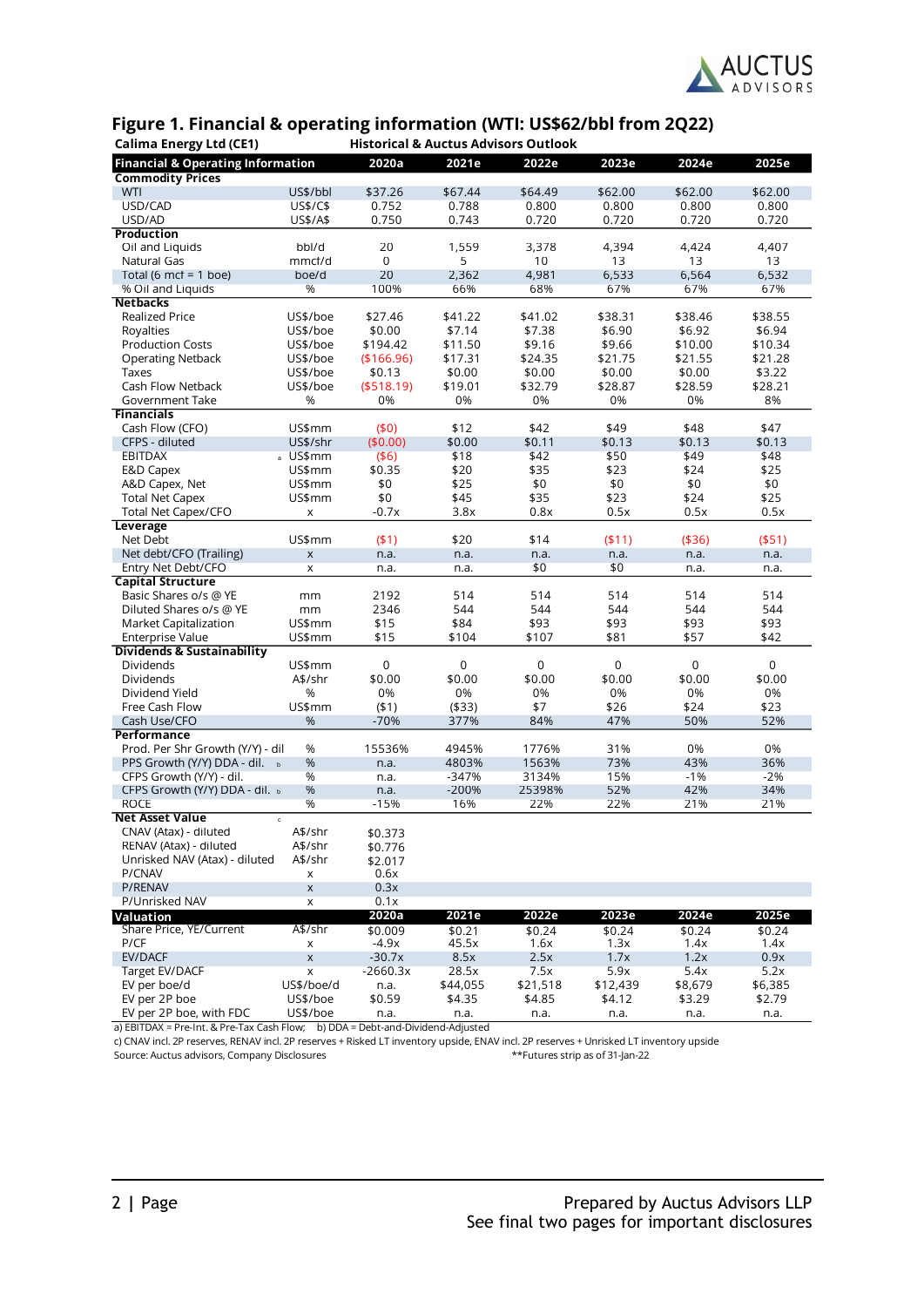

## **Figure 2. NAV Table (WTI: US\$62/bbl from 2Q22)**

| <b>Asset Valuation</b>                | <b>WI Reserves</b><br>and Resources | CoS<br>(%) | <b>Unrisked</b><br>(US\$mm) | <b>EMV</b><br>(US\$mm) | A\$/Share<br>(Risked) | A\$/Share<br>(Unrisked) | $\%$<br>Total |
|---------------------------------------|-------------------------------------|------------|-----------------------------|------------------------|-----------------------|-------------------------|---------------|
|                                       | (mmboe)                             |            |                             |                        |                       |                         |               |
| Net Cash/Debt YE22                    |                                     |            | $-14$                       | $-14$                  | $-0.036$              | $-0.036$                | $-5%$         |
| G&A                                   |                                     |            | $-23$                       | $-23$                  | $-0.059$              | $-0.059$                | $-8%$         |
| Brooks 2P                             |                                     | 12.6 100%  | 94                          | 94                     | 0.241                 | 0.241                   | 33%           |
| Thorsby 2P                            |                                     | 12.2 100%  | 80                          | 80                     | 0.204                 | 0.204                   | 28%           |
| <b>Total Core NAV</b>                 |                                     |            | 137                         | 137                    | 0.350                 | 0.350                   | 47%           |
| <b>Brooks upside</b>                  |                                     |            |                             |                        |                       |                         |               |
| <b>Brooks 110 Unbooked Locations</b>  | 17.1                                | 45%        | 128                         | 57                     | 0.147                 | 0.326                   | 20%           |
| Brooks increasing recovery factor by  |                                     |            |                             |                        |                       |                         |               |
| 10% - Booked locations                | 12.6                                | 40%        | 94                          | 38                     | 0.096                 | 0.241                   | 13%           |
| Brooks new Sunburst pools             | 0.0                                 | 0%         | 0                           | 0                      | 0.000                 | 0.000                   | 0%            |
| <b>Thorsby upside</b>                 |                                     |            |                             |                        |                       |                         |               |
| Thorsby 62 Unbooked locations         | 15.5                                | 45%        | 102                         | 46                     | 0.117                 | 0.259                   | 0%            |
| Thorsby - Better recovery performance |                                     |            |                             |                        |                       |                         |               |
| (+30%) - Booked loctions              | 3.7                                 | 40%        | 27                          | 11                     | 0.028                 | 0.070                   | 4%            |
| <b>Montney Acreage</b>                |                                     |            |                             |                        |                       |                         |               |
| Contingent resources                  | 192.4                               | 0%         | 96                          | 0                      | 0.000                 | 0.246                   | 0%            |
| Prospective resources                 | 364.1                               | 0%         | 182                         | 0                      | 0.000                 | 0.465                   | 0%            |
| <b>Total Risked Exploration</b>       |                                     |            | 629                         | 152                    | 0.388                 | 1.607                   | 53%           |
| <b>Total</b>                          |                                     |            | 766                         | 289                    | 0.738                 | 1.957                   | 100%          |
| <b>Unrisked NAV</b>                   |                                     |            |                             |                        | 1.96                  |                         |               |
| <b>P/Core NAV</b>                     |                                     |            |                             | 69%                    |                       |                         |               |
| <b>P/NAV</b>                          |                                     |            |                             | 33%                    |                       |                         |               |
| <b>P/Unrisked NAV</b>                 |                                     |            |                             | 12%                    |                       |                         |               |

Source: Auctus Advisors, Company Reports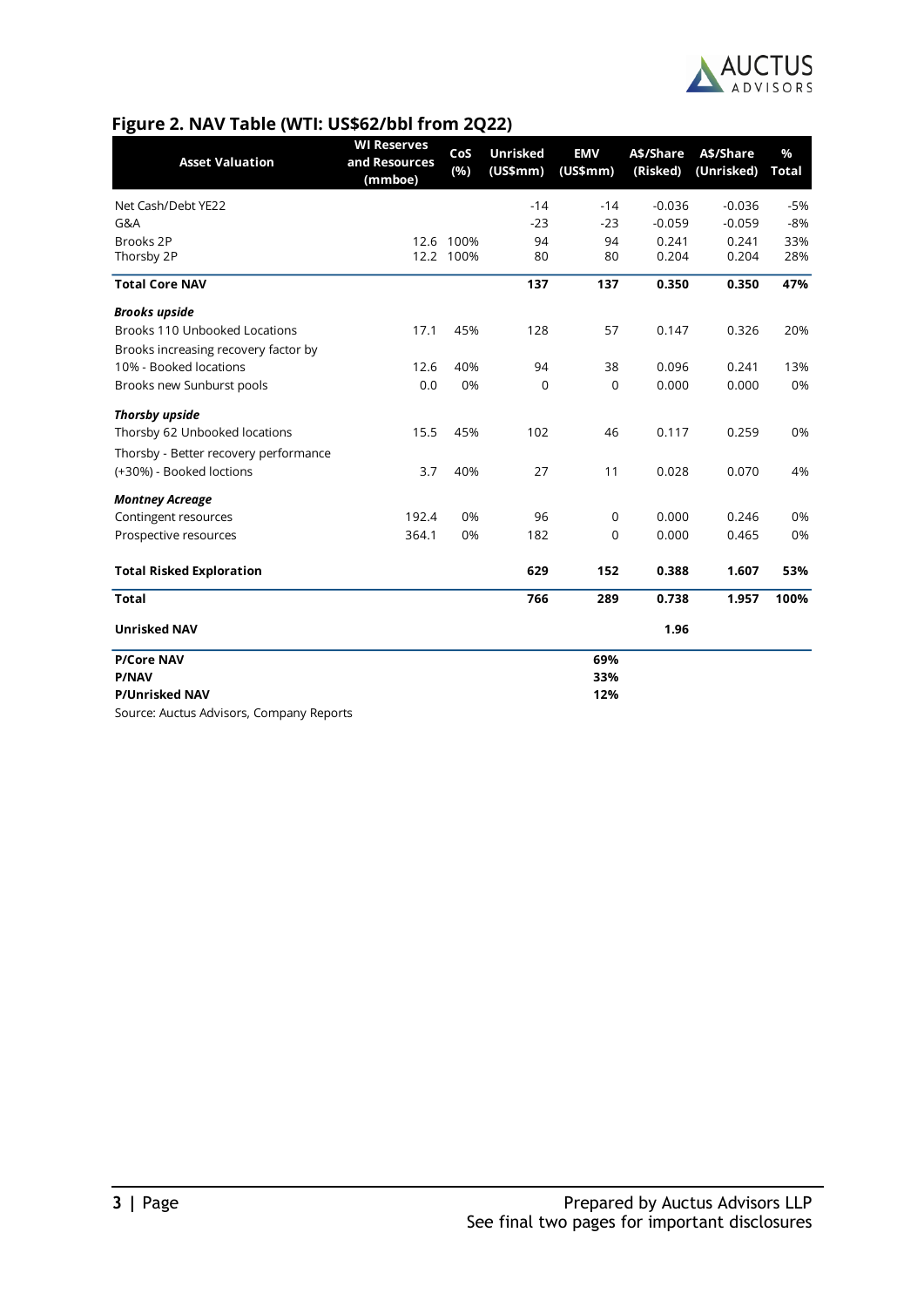

| <b>Historical &amp; Auctus Advisors Outlook</b><br><b>Calima Energy Ltd (CE1)</b> |                           |              |           |           |              |           |            |
|-----------------------------------------------------------------------------------|---------------------------|--------------|-----------|-----------|--------------|-----------|------------|
| <b>Financial &amp; Operating Information</b>                                      |                           | 2020a        | 2021e     | 2022e     | 2023e        | 2024e     | 2025e      |
| <b>Commodity Prices</b>                                                           |                           |              |           |           |              |           |            |
| WTI                                                                               | US\$/bbl                  | \$37.26      | \$67.44   | \$80.00   | \$80.00      | \$80.00   | \$80.00    |
| USD/CAD                                                                           | US\$/C\$                  | 0.752        | 0.788     | 0.800     | 0.800        | 0.800     | 0.800      |
| USD/AD                                                                            | US\$/A\$                  | 0.750        | 0.743     | 0.720     | 0.720        | 0.720     | 0.720      |
| <b>Production</b>                                                                 |                           |              |           |           |              |           |            |
| Oil and Liquids                                                                   | bbl/d                     | 20           | 1,559     | 3,378     | 4,394        | 4,424     | 4,407      |
| Natural Gas                                                                       | mmcf/d                    | $\mathbf 0$  | 5         | 10        | 13           | 13        | 13         |
| Total (6 mcf = 1 boe)                                                             | boe/d                     | 20           | 2,362     | 4,981     | 6,533        | 6,564     | 6,532      |
| % Oil and Liguids                                                                 | %                         | 100%         | 66%       | 68%       | 67%          | 67%       | 67%        |
| <b>Netbacks</b>                                                                   |                           |              |           |           |              |           |            |
| <b>Realized Price</b>                                                             | US\$/boe                  | \$27.46      | \$41.22   | \$51.84   | \$50.42      | \$50.60   | \$50.70    |
| Royalties                                                                         | US\$/boe                  | \$0.00       | \$7.14    | \$9.33    | \$9.08       | \$9.11    | \$9.13     |
| <b>Production Costs</b>                                                           | US\$/boe                  | \$194.42     | \$11.50   | \$9.16    | \$9.66       | \$10.00   | \$10.34    |
| <b>Operating Netback</b>                                                          | US\$/boe                  | (\$166.96)   | \$17.31   | \$30.94   | \$31.68      | \$31.49   | \$31.23    |
| Taxes                                                                             | US\$/boe                  | \$0.13       | \$0.00    | \$0.00    | \$0.00       | \$5.95    | \$6.05     |
| Cash Flow Netback                                                                 | US\$/boe                  | ( \$518.19)  | \$19.01   | \$43.12   | \$42.66      | \$36.24   | \$42.04    |
| Government Take                                                                   | %                         | 0%           | 0%        | 0%        | 0%           | 12%       | 12%        |
| <b>Financials</b>                                                                 |                           |              |           |           |              |           |            |
| Cash Flow (CFO)                                                                   | US\$mm                    | (50)         | \$12      | \$56      | \$72         | \$62      | \$71       |
| CFPS - diluted                                                                    | US\$/shr                  | (\$0.00)     | \$0.00    | \$0.15    | \$0.19       | \$0.16    | \$0.19     |
| <b>EBITDAX</b>                                                                    | a US\$mm                  | ( \$6)       | \$18      | \$54      | \$73         | \$73      | \$72       |
| E&D Capex                                                                         | US\$mm                    | \$0.35       | \$20      | \$35      | \$23         | \$24      | \$25       |
| A&D Capex, Net                                                                    | US\$mm                    | \$0          | \$25      | \$0       | \$0          | \$0       | \$0        |
| <b>Total Net Capex</b>                                                            | US\$mm                    | \$0          | \$45      | \$35      | \$23         | \$24      | \$25       |
| Total Net Capex/CFO                                                               | X                         | $-0.7x$      | 3.8x      | 0.6x      | 0.3x         | 0.4x      | 0.3x       |
| Leverage                                                                          |                           |              |           |           |              |           |            |
| Net Debt                                                                          | US\$mm                    | (51)         | \$20      | \$2       | (447)        | ( \$82)   | ( \$114)   |
| Net debt/CFO (Trailing)                                                           | $\mathsf X$               | n.a.         | n.a.      | n.a.      | n.a.         | n.a.      | n.a.       |
| Entry Net Debt/CFO                                                                | X                         | n.a.         | n.a.      | \$0       | \$0          | n.a.      | n.a.       |
| <b>Capital Structure</b><br>Basic Shares o/s @ YE                                 |                           |              | 514       | 514       | 514          | 514       | 514        |
| Diluted Shares o/s @ YE                                                           | mm                        | 2192<br>2346 | 544       | 544       | 544          | 544       | 544        |
|                                                                                   | mm<br>US\$mm              | \$15         | \$96      | \$93      |              | \$93      | \$93       |
| Market Capitalization<br>Enterprise Value                                         | US\$mm                    | \$15         | \$116     | \$95      | \$93<br>\$45 | \$11      | ( \$21)    |
| <b>Dividends &amp; Sustainability</b>                                             |                           |              |           |           |              |           |            |
| Dividends                                                                         | US\$mm                    | $\mathsf 0$  | $\pmb{0}$ | $\pmb{0}$ | 0            | $\pmb{0}$ | $\pmb{0}$  |
| Dividends                                                                         | A\$/shr                   | \$0.00       | \$0.00    | \$0.00    | \$0.00       | \$0.00    | \$0.00     |
| Dividend Yield                                                                    | $\%$                      | 0%           | 0%        | 0%        | 0%           | 0%        | 0%         |
| Free Cash Flow                                                                    | US\$mm                    | (51)         | ( \$33)   | \$20      | \$50         | \$38      | \$47       |
| Cash Use/CFO                                                                      | %                         | $-70%$       | 377%      | 63%       | 31%          | 39%       | 34%        |
| <b>Performance</b>                                                                |                           |              |           |           |              |           |            |
| Prod. Per Shr Growth (Y/Y) - dil                                                  | %                         | 15536%       | 4945%     | 1776%     | 31%          | 0%        | $-20%$     |
| PPS Growth (Y/Y) DDA - dil.                                                       | %                         | n.a.         | 4803%     | 1776%     | 175%         | 307%      | 545%       |
| CFPS Growth (Y/Y) - dil.                                                          | %                         | n.a.         | $-347%$   | 4153%     | 30%          | $-15%$    | 15%        |
| CFPS Growth (Y/Y) DDA - dil. b                                                    | %                         | n.a.         | $-200%$   | 37727%    | 173%         | 246%      | 648%       |
| <b>ROCE</b>                                                                       | %                         | $-15%$       | 16%       | 29%       | 35%          | 26%       | 26%        |
| <b>Net Asset Value</b>                                                            | $\mathsf{c}\,$            |              |           |           |              |           |            |
| CNAV (Atax) - diluted                                                             | A\$/shr                   | \$0.663      |           |           |              |           |            |
| RENAV (Atax) - diluted                                                            | A\$/shr                   | \$1.296      |           |           |              |           |            |
| Unrisked NAV (Atax) - diluted                                                     | A\$/shr                   | \$2.836      |           |           |              |           |            |
| P/CNAV                                                                            | X                         | 0.4x         |           |           |              |           |            |
| P/RENAV                                                                           | $\boldsymbol{\mathsf{x}}$ | 0.2x         |           |           |              |           |            |
| P/Unrisked NAV                                                                    | X                         | 0.1x         |           |           |              |           |            |
| Valuation                                                                         |                           | 2020a        | 2021e     | 2022e     | 2023e        | 2024e     | 2025e      |
| Share Price, YE/Current                                                           | A\$/shr                   | \$0.009      | \$0.24    | \$0.24    | \$0.24       | \$0.24    | \$0.24     |
| P/CF                                                                              | X                         | $-4.9x$      | 52.0x     | 1.2x      | 0.9x         | 1.1x      | 0.9x       |
| EV/DACF                                                                           | $\boldsymbol{\mathsf{x}}$ | $-30.7x$     | 9.5x      | 1.7x      | 0.6x         | 0.2x      | $-0.3x$    |
| Target EV/DACF                                                                    | $\mathsf X$               | $-2660.3x$   | 28.5x     | 5.4x      | 3.4x         | 3.5x      | 2.5x       |
| EV per boe/d                                                                      | US\$/boe/d                | n.a.         | \$49,122  | \$19,075  | \$6,925      | \$1,702   | ( \$3,255) |
| EV per 2P boe                                                                     | US\$/boe                  | \$1.16       | \$4.68    | \$4.68    | \$4.68       | \$4.68    | \$4.68     |
| EV per 2P boe, with FDC                                                           | US\$/boe                  | n.a.         | n.a.      | n.a.      | n.a.         | n.a.      | n.a.       |

## **Figure 1. Financial & operating information (WTI: US\$80/bbl)**

a) EBITDAX = Pre-Int. & Pre-Tax Cash Flow; b) DDA = Debt-and-Dividend-Adjusted

c) CNAV incl. 2P reserves, RENAV incl. 2P reserves + Risked LT inventory upside, ENAV incl. 2P reserves + Unrisked LT inventory upside

Source: Auctus advisors, Company Disclosures \*\*Futures strip as of 29-Jan-22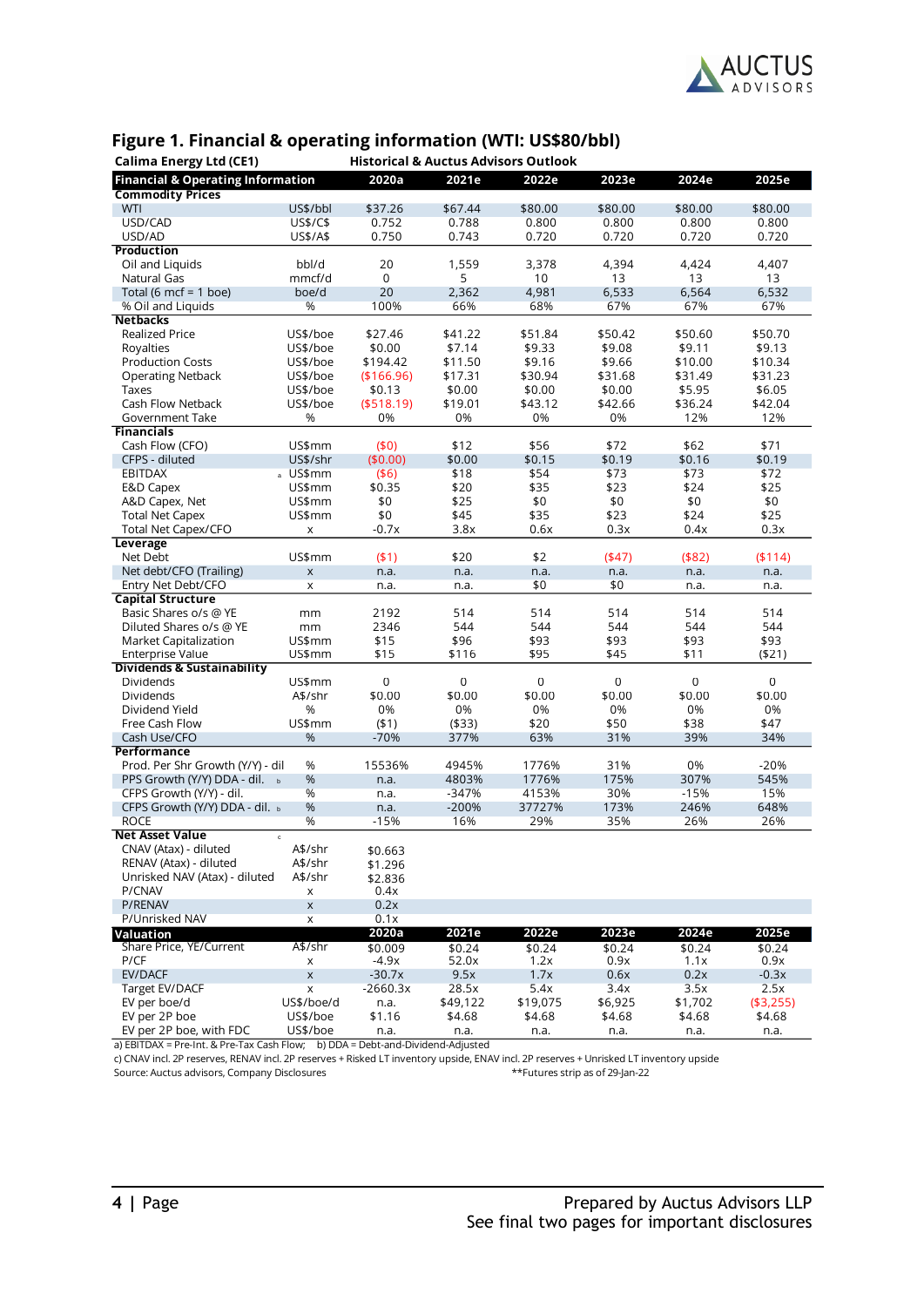

## **Figure 2. NAV Table (WTI: US\$80/bbl)**

| <b>Asset Valuation</b>                | <b>WI Reserves</b><br>and Resources | CoS<br>(%)             | <b>Unrisked</b><br>(US\$mm) | <b>EMV</b><br>(US\$mm) | A\$/Share<br>(Risked) | A\$/Share<br>(Unrisked) | $\%$<br><b>Total</b> |
|---------------------------------------|-------------------------------------|------------------------|-----------------------------|------------------------|-----------------------|-------------------------|----------------------|
|                                       | (mmboe)                             |                        |                             |                        |                       |                         |                      |
| Net Cash/Debt YE22                    |                                     |                        | $-2$                        | $-2$                   | $-0.006$              | $-0.006$                | 0%                   |
| G&A                                   |                                     |                        | $-23$                       | $-23$                  | $-0.059$              | $-0.059$                | $-5%$                |
| Brooks 2P                             |                                     | 12.6 100%<br>12.2 100% | 153<br>132                  | 153<br>132             | 0.391<br>0.337        | 0.391<br>0.337          | 30%<br>26%           |
| Thorsby 2P                            |                                     |                        |                             |                        |                       |                         |                      |
| <b>Total Core NAV</b>                 |                                     |                        | 260                         | 260                    | 0.663                 | 0.663                   | 51%                  |
| <b>Brooks upside</b>                  |                                     |                        |                             |                        |                       |                         |                      |
| <b>Brooks 110 Unbooked Locations</b>  | 17.1                                | 45%                    | 207                         | 93                     | 0.238                 | 0.529                   | 18%                  |
| Brooks increasing recovery factor by  |                                     |                        |                             |                        |                       |                         |                      |
| 10% - Booked locations                | 12.6                                | 40%                    | 153                         | 61                     | 0.156                 | 0.391                   | 12%                  |
| Brooks new Sunburst pools             | 0.0                                 | 0%                     | 0                           | $\mathbf 0$            | 0.000                 | 0.000                   | 0%                   |
| <b>Thorsby upside</b>                 |                                     |                        |                             |                        |                       |                         |                      |
| Thorsby 62 Unbooked locations         | 15.5                                | 45%                    | 168                         | 75                     | 0.193                 | 0.428                   | 0%                   |
| Thorsby - Better recovery performance |                                     |                        |                             |                        |                       |                         |                      |
| (+30%) - Booked loctions              | 3.7                                 | 40%                    | 44                          | 18                     | 0.045                 | 0.114                   | 4%                   |
| <b>Montney Acreage</b>                |                                     |                        |                             |                        |                       |                         |                      |
| Contingent resources                  | 192.4                               | 0%                     | 96                          | 0                      | 0.000                 | 0.246                   | 0%                   |
| Prospective resources                 | 364.1                               | 0%                     | 182                         | 0                      | 0.000                 | 0.465                   | 0%                   |
| <b>Total Risked Exploration</b>       |                                     |                        | 850                         | 248                    | 0.633                 | 2.173                   | 49%                  |
| <b>Total</b>                          |                                     |                        | 1,110                       | 507                    | 1.296                 | 2.836                   | 100%                 |
| <b>Unrisked NAV</b>                   |                                     |                        |                             |                        | 2.84                  |                         |                      |
| <b>P/Core NAV</b>                     |                                     |                        |                             | 36%                    |                       |                         |                      |
| <b>P/NAV</b>                          |                                     |                        |                             | 19%                    |                       |                         |                      |
| <b>P/Unrisked NAV</b>                 |                                     |                        |                             | 8%                     |                       |                         |                      |

Source: Auctus Advisors, Company Reports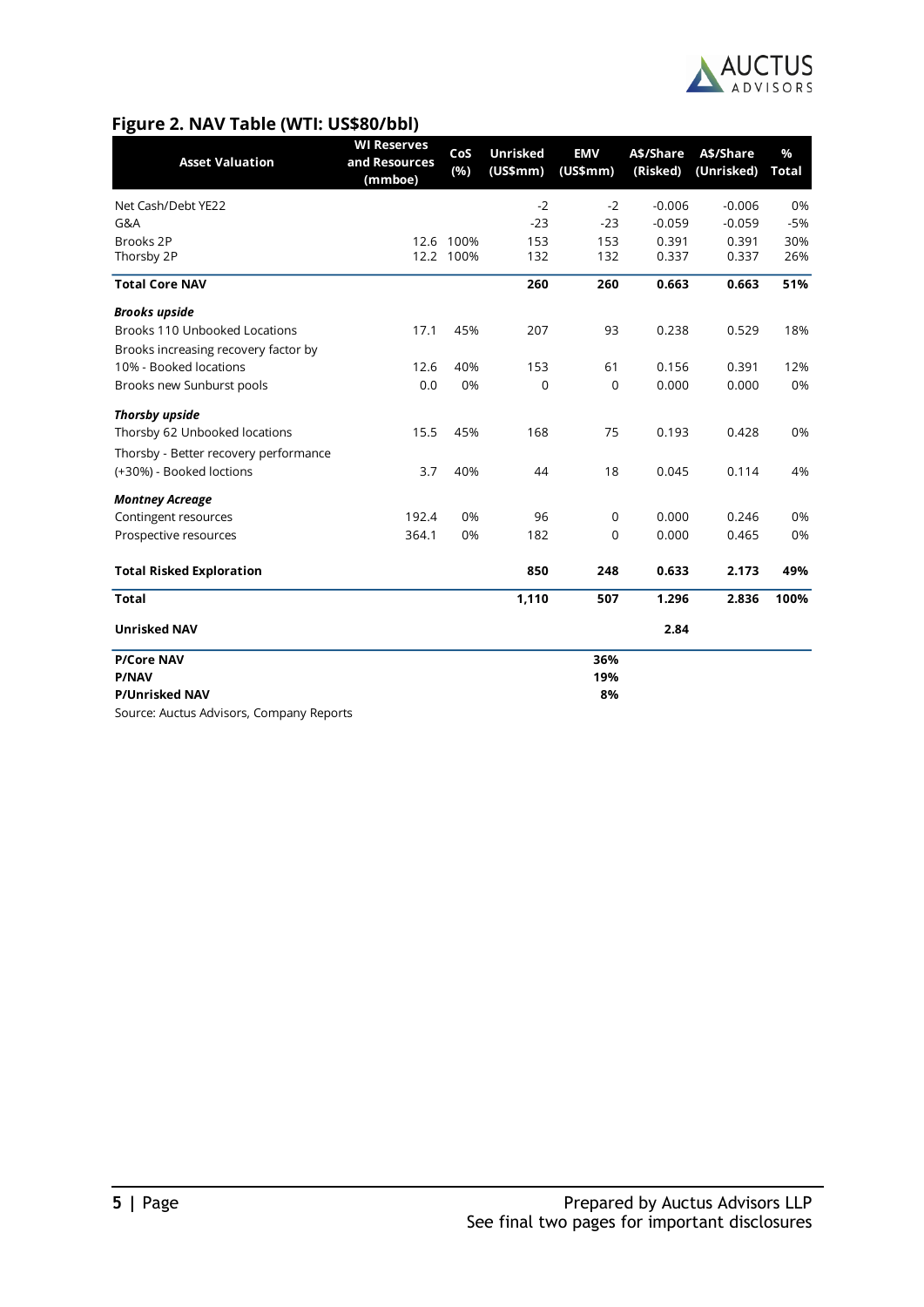

#### **Copyright and Risk Warnings**

**Calima Energy Ltd ("Calima" or the "Company") is a corporate client of Auctus Advisors LLP ("Auctus").**

Auctus receives, and has received in the past 12 months, compensation for providing corporate broking and/or investment banking services to the Company, including the publication and dissemination of marketing material from time to time. **MiFID II Disclosures**

This document, being paid for by a corporate issuer, is believed by Auctus to be an 'acceptable minor non-monetary benefit' as set out in Article 12 (3) of the Commission Delegated Act C(2016) 2031 which is part of UK law by virtue of the European Union (Withdrawal) Act 2018. It is produced solely in support of our corporate broking and corporate finance business. Auctus does not offer a secondary execution service in the UK.

**This note is a marketing communication and NOT independent research. As such, it has not been prepared in accordance with legal requirements designed to promote the independence of investment research and this note is NOT subject to the prohibition on dealing ahead of the dissemination of investment research.**

#### **Author**

The research analyst who prepared this research report was Stephane Foucaud, a partner of Auctus.

#### **Not an offer to buy or sell**

Under no circumstances is this note to be construed to be an offer to buy or sell or deal in any security and/or derivative instruments. It is not an initiation or an inducement to engage in investment activity under section 21 of the Financial Services and Markets Act 2000.

#### **Note prepared in good faith and in reliance on publicly available information**

Comments made in this note have been arrived at in good faith and are based, at least in part, on current public information that Auctus considers reliable, but which it does not represent to be accurate or complete, and it should not be relied on as such. The information, opinions, forecasts and estimates contained in this document are current as of the date of this document and are subject to change without prior notification. No representation or warranty either actual or implied is made as to the accuracy, precision, completeness or correctness of the statements, opinions and judgements contained in this document.

#### **Auctus' and related interests**

The persons who produced this note may be partners, employees and/or associates of Auctus. Auctus and/or its employees and/or partners and associates may or may not hold shares, warrants, options, other derivative instruments or other financial interests in the Company and reserve the right to acquire, hold or dispose of such positions in the future and without prior notification to the Company or any other person.

#### **Information purposes only**

This document is intended to be for background information purposes only and should be treated as such. This note is furnished on the basis and understanding that Auctus is under no responsibility or liability whatsoever in respect thereof, whether to the Company or any other person.

#### **Investment Risk Warning**

The value of any potential investment made in relation to companies mentioned in this document may rise or fall and sums realised may be less than those originally invested. Any reference to past performance should not be construed as being a guide to future performance. Investment in small companies, and especially upstream oil & gas companies, carries a high degree of risk and investment in the companies or commodities mentioned in this document may be affected by related currency variations. Changes in the pricing of related currencies and or commodities mentioned in this document may have an adverse effect on the value, price or income of the investment.

#### **Distribution**

This document is directed at persons having professional experience in matters relating to investments to whom Article 19 of the Financial Services and Markets Act 2000 (Financial Promotion) Order 2005 ("FPO") applies, or high net worth organisations to whom Article 49 of the FPO applies. The investment or investment activity to which this communication relates is available only to such persons and other persons to whom this communication may lawfully be made ("relevant persons") and will be engaged in only with such persons. This Document must not be acted upon or relied upon by persons who are not relevant persons. Without limiting the foregoing, this note may not be distributed to any persons (or groups of persons), to whom such distribution would contravene the UK Financial Services and Markets Act 2000 or would constitute a contravention of the corresponding statute or statutory instrument in any other jurisdiction.

#### **Disclaimer**

This note has been forwarded to you solely for information purposes only and should not be considered as an offer or solicitation of an offer to sell, buy or subscribe to any securities or any derivative instrument or any other rights pertaining thereto ("financial instruments"). This note is intended for use by professional and business investors only. This note may not be reproduced without the prior written consent of Auctus.

The information and opinions expressed in this note have been compiled from sources believed to be reliable but, neither Auctus, nor any of its partners, officers, or employees accept liability from any loss arising from the use hereof or makes any representations as to its accuracy and completeness. Any opinions, forecasts or estimates herein constitute a judgement as at the date of this note. There can be no assurance that future results or events will be consistent with any such opinions, forecasts or estimates. Past performance should not be taken as an indication or guarantee of future performance, and no representation or warranty, express or implied is made regarding future performance. This information is subject to change without notice, its accuracy is not guaranteed, it may be incomplete or condensed and it may not contain all material information concerning the company and its subsidiaries. Auctus is not agreeing to nor is it required to update the opinions, forecasts or estimates contained herein.

The value of any securities or financial instruments mentioned in this note can fall as well as rise. Foreign currency denominated securities and financial instruments are subject to fluctuations in exchange rates that may have a positive or adverse effect on the value, price or income of such securities or financial instruments. Certain transactions, including those involving futures, options and other derivative instruments, can give rise to substantial risk and are not suitable for all investors. This note does not have regard to the specific instrument objectives, financial situation and the particular needs of any specific person who may receive this note.

Auctus (or its partners, officers or employees) may, to the extent permitted by law, own or have a position in the securities or financial instruments (including derivative instruments or any other rights pertaining thereto) of the Company or any related or other company referred to herein, and may add to or dispose of any such position or may make a market or act as principle